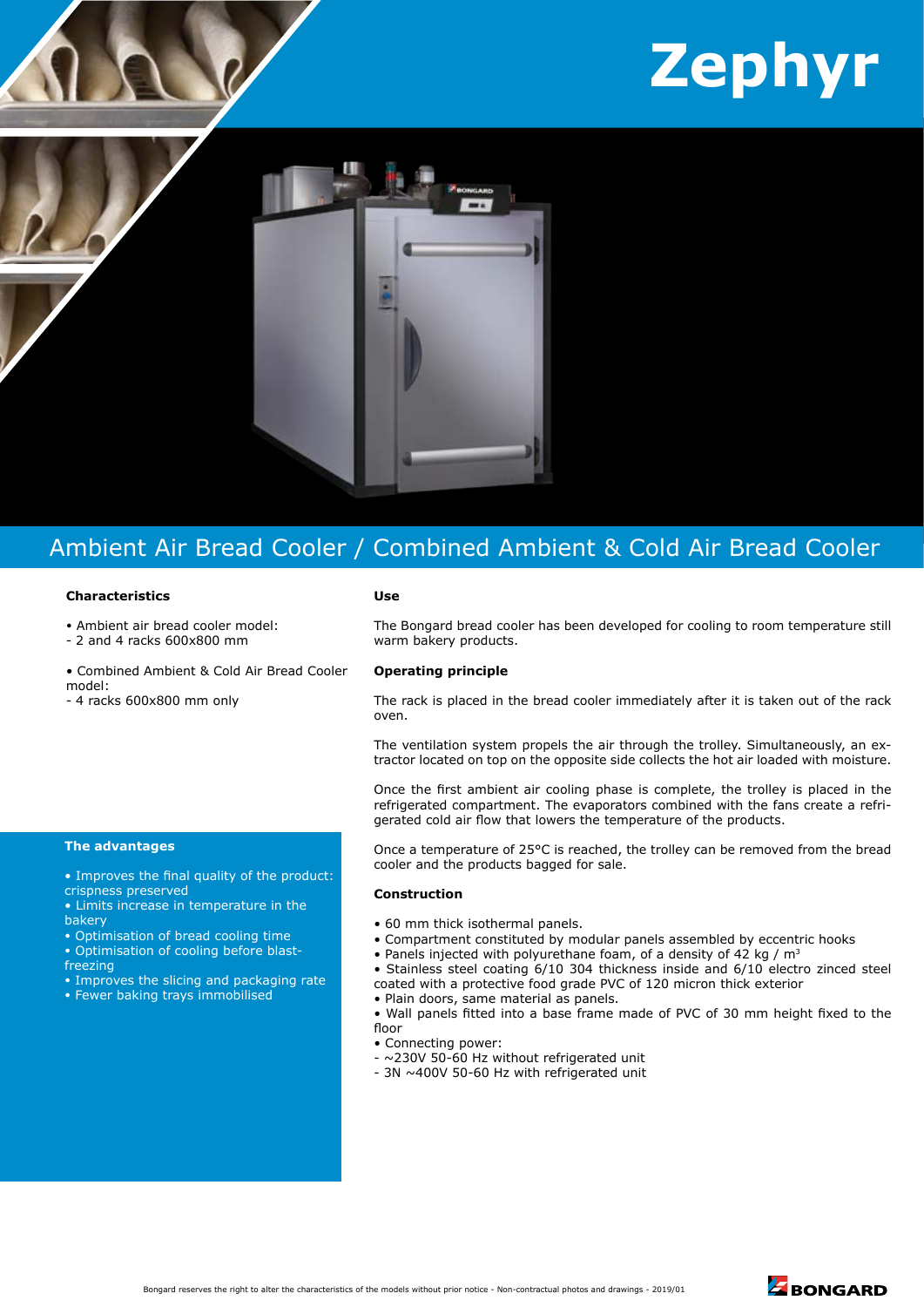# Ambient Air Bread Cooler / Combined Ambient & Cold Air Bread Cooler **Zephyr**

| <b>Bread cooler</b>                                                 | 2 racks        | 4 racks |  |  |  |
|---------------------------------------------------------------------|----------------|---------|--|--|--|
| Capacity                                                            |                |         |  |  |  |
| Number of baking racks 600x800                                      | $\overline{2}$ | 4       |  |  |  |
| Control                                                             |                |         |  |  |  |
| Electromechanical                                                   | ■              | ■       |  |  |  |
| <b>Finish on panels and doors</b>                                   |                |         |  |  |  |
| Inside stainless steel/Outside in PVC-coated steel                  | ▬              | ▬       |  |  |  |
| <b>Cooling technology</b>                                           |                |         |  |  |  |
| By ambient air                                                      | ■              | ■       |  |  |  |
| By combination (ambient and cold air)                               | ٠              | €       |  |  |  |
| <b>Refrigeration units</b>                                          |                |         |  |  |  |
| Standard condensing unit (only for combined model)                  | ❖              | ▬       |  |  |  |
| Other types                                                         | ٠              | Ask us  |  |  |  |
| Connected to central unit                                           | ٠              | Ask us  |  |  |  |
| <b>Miscellaneous</b>                                                |                |         |  |  |  |
| Stainless steel protection rail                                     | ■              | ■       |  |  |  |
| PVC strip curtain between compartments (only for<br>combined model) | ❖              |         |  |  |  |
| <b>Connection</b>                                                   |                |         |  |  |  |
| $\sim$ 230V 50-60 Hz (1 PH) for ambient air model                   |                | ▬       |  |  |  |
| 3N~400V 50-60Hz (3 PH) for combined model                           | ٠              |         |  |  |  |

| <b>General features</b>                |      | Number of rack 600x800 |                |                                     |  |
|----------------------------------------|------|------------------------|----------------|-------------------------------------|--|
|                                        |      | 2 racks                | 4 racks        | 4 racks                             |  |
| <b>Cooling technology</b>              |      |                        |                |                                     |  |
| Technology                             |      | Ambient air            |                | Combination<br>(ambient & cold air) |  |
| <b>Extractor</b>                       |      |                        |                |                                     |  |
| Number                                 |      | 1                      | 2              | 1                                   |  |
| Diameter $(\emptyset)$                 |      | 200                    | 200            | 200                                 |  |
| <b>Dimensions</b>                      |      |                        |                |                                     |  |
| Overall height                         | (mm) | 2560                   | 2560           | 2670                                |  |
| Front height                           | (mm) | 2100                   | 2100           | 2220                                |  |
| Overall width                          | (mm) | 1550                   | 1550           | 1550                                |  |
| Floor depth                            | (mm) | 1750                   | 3350           | 3350                                |  |
| Overall depth (from door to door)      | (mm) | 1870                   | 3470           | 3470                                |  |
| Depth (opened doors)                   | (mm) | 3990                   | 5590           | 5590                                |  |
| <b>Refrigerated unit</b>               |      |                        |                |                                     |  |
| Available liquid refrigerants          |      |                        |                | <b>R448A</b>                        |  |
| Refrigeration power ( $at -10/+32°C$ ) | (W)  | ٠                      | ۰              | 3810                                |  |
| <b>Connecting power</b>                |      |                        |                |                                     |  |
| Power supply                           | (kW) | $\mathbf{1}$           | $\overline{2}$ | 8                                   |  |